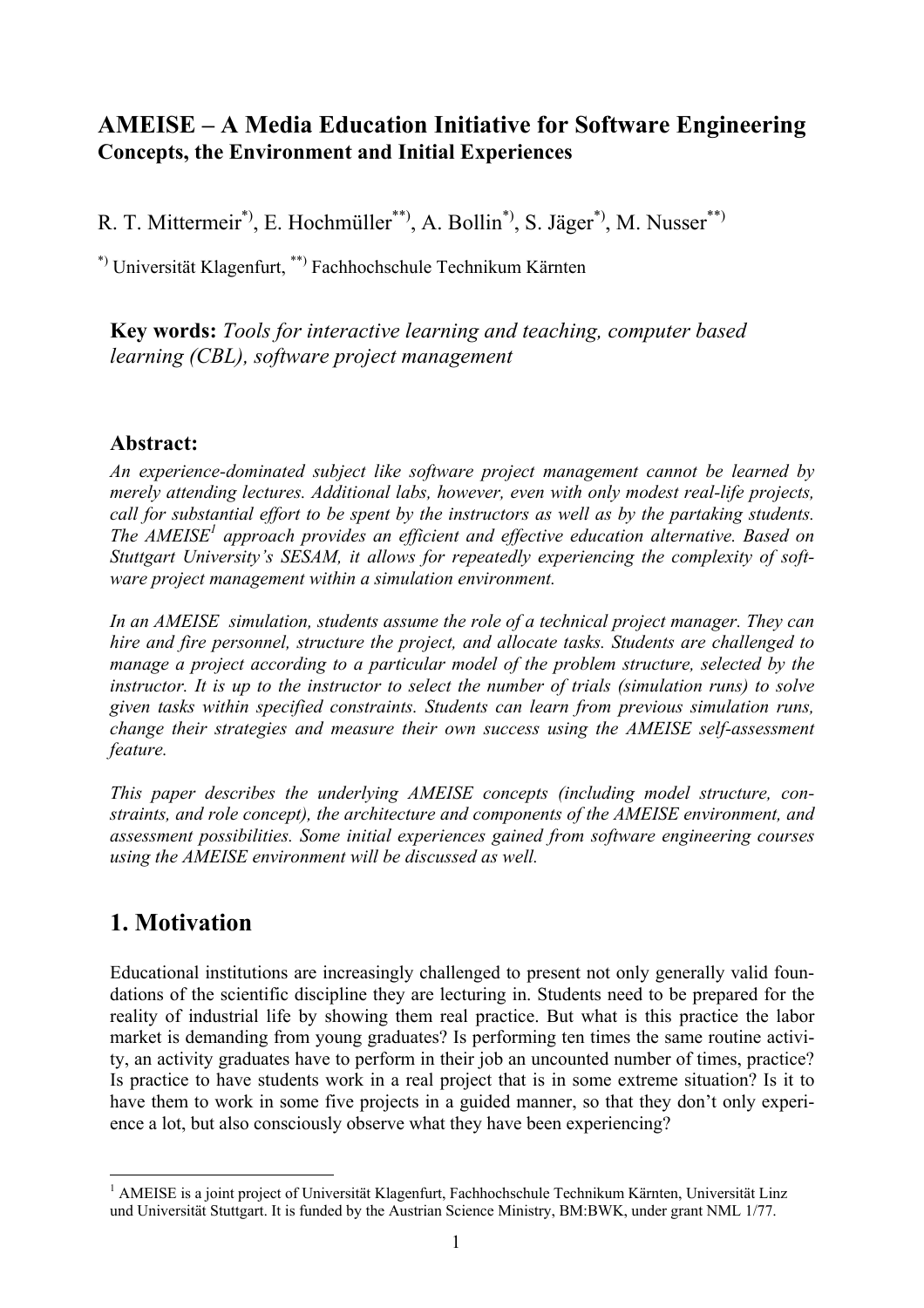We all know the answer to these questions. But to live up to it is hard if not impossible. Where to get the range of situations from? Which company allows studying its failed projects? Who is ready to entrust the management of a difficult project to persons who have not even completed their education? How to determine ahead of time, what interesting aspects will pop up in a project several months from now? And finally: how to integrate students in a project which has a history that extends the duration of a course or even of a full curriculum? Constraints educational institutions have to live with limit the richness in which real practice can be demonstrated.

Nevertheless, although the situation is difficult, it is surmountable with modern educational technology. At least, if one accepts that, working in real projects can be seen as a multifacetted activity. Some of the facets are strictly organizational and psychological, some of the facets are technical, structural, or have just to do with the complexity of multi-criteria decision making under incomplete information. Some of the latter aspects can be captured by modeling the application domain and presenting it to the student in a complex simulated scenario. The SESAM approach [1] follows this principle. The AMEISE-system builds on SESAM and extends it to new educational situations.

The rest of the paper is structured as follows. First, the educational principles behind SESAM and AMEISE are presented. Based on a discussion of technical challenges, chapter 3 introduces the AMEISE architecture and its core components in charge for the general infrastructure. The next chapter is devoted to the so-called explanation components which represent a substantial conceptual value added by AMEISE. After the discussion of some experiences already gained from AMEISE simulations so far, some conclusions are drawn.

## **2. SESAM and AMEISE**

SESAM, Software Engineering Simulation by Animated Models, presents students with a kind of software engineering adventure game. Students get a project of a given size (estimated adjusted function points) assigned. They have to assume the role of a project manager, aiming to complete the project within given time and budget by a team of simulated, virtual software engineers. Students can hire personnel form a pool of persons with different qualifications and different expected salary. The product (code and documentation) has to meet certain quality levels (completeness, faults per LOC or errors per page in the documentation). The characterization as adventure game is justified in so far, as SESAM is free from prescriptive features. Students are in full control concerning the tasks they are giving to their virtual employees. However, this requires planning, since otherwise, costly idle time or wasted effort due to error correction, lack of focused work or other less than perfect situations may result. On the other hand, there is no way to pre-compute an optimal trail through the project. Taking decisions always means arbitrating between competing objectives.

The developers of AMEISE, A Media Education Initiative for Software Engineering, appreciated the core ideas behind SESAM. However, they aimed at extending the spectrum of educational situations where this project management adventure game can be played. E.g., in addition to acting as "lone hunters," students should have a chance to enter competitive team situations by allowing them to compare their performance relative to the performance of peers. Further, students should have a chance to explore different trails without re-walking the full project trail. Last but not least, we wanted to relieve the instructors form some of the less complex interpretive tasks. This might get them a chance to better focus on complex interactions between effects.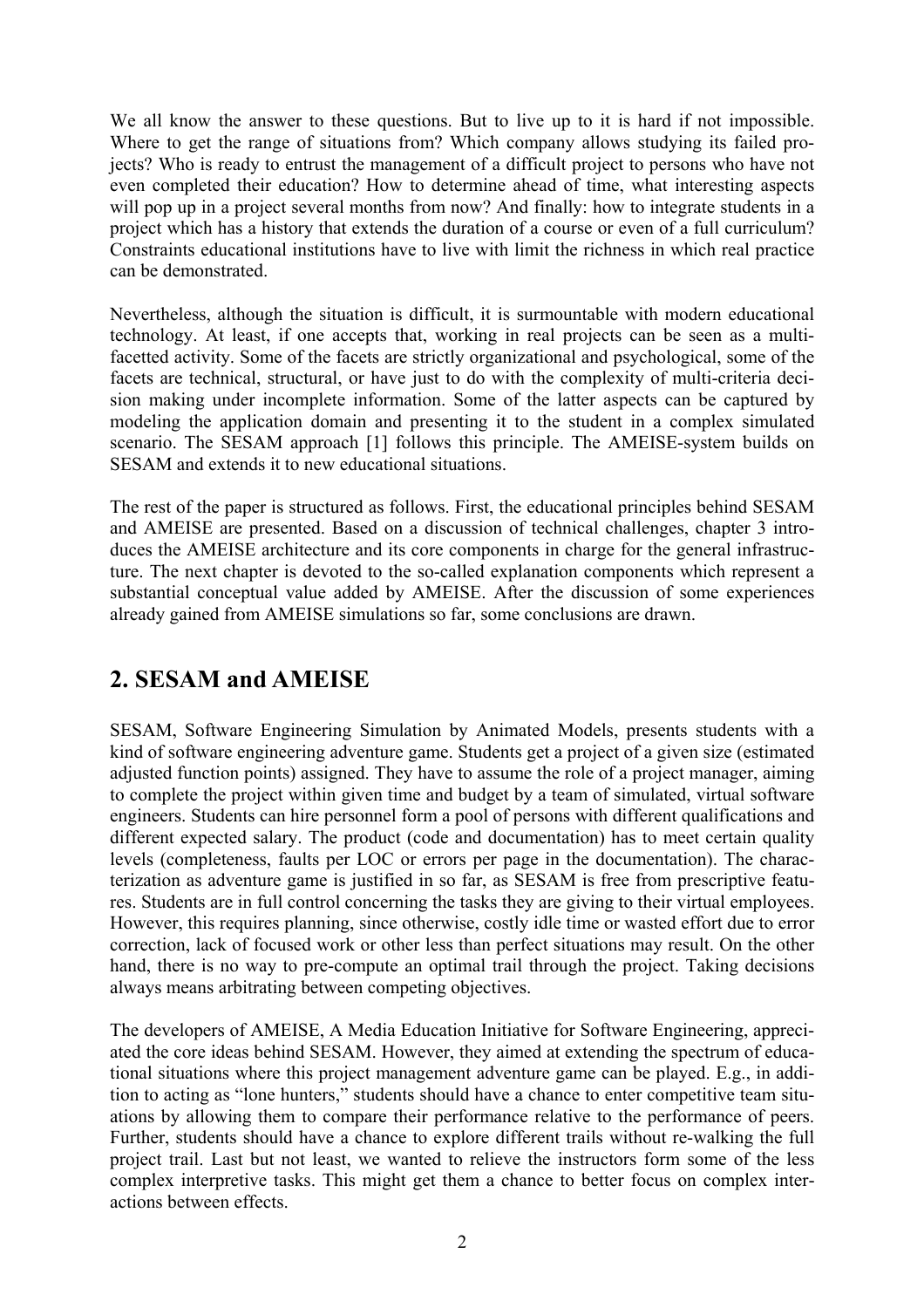#### Some of the AMEISE objectives are:

- *O1: You are allowed to fail once*. This is already a SESAM principle. The complexity of the first project usually overwhelms students. Hence, they may redo it after having studied, why they missed some or most criteria in their first trial. In AMEISE, the time between these runs is shortened, since students get most "single-mistake"-reports directly from the system.
- *O2: You may experiment*. In real projects, decisions taken are irrevocable. Only some can be compensated by reverse commands. In an AMEISE-project, the instructor may define milestones where students may restart the project. Thus, they can study the effects of different managerial decisions quite easily.
- *O3: Make education a competitive game*. There is no ideal project. But there are better or worse solutions and it is not only worthwhile but also motivating to compare ones performance with those of peers.
- *O4: Sustainability*. Developing educational software such as SESAM/AMEISE is expensive. Hence, one wants to use it in various educational situations. To allow for this, a suite of different simulation models could be built. To validate them in reality will be difficult. AMEISE rather assumed the approach to support students by a set of parametric agents. "Friendly peers" will look over the shoulder of the young project manager and become active when apparently very severe mistakes are in the offing. "Consultants", on the other hand, have to be invoked by the student, if the managementtrainee realizes that a situation has developed, where some additional help is needed.
- *O5: Interpretation.* SESAM monitored the student's activity. By rerunning the simulation in an instructor's mode, analyses could be obtained. In AMEISE, no rerun is needed. Monitoring is done in a database that can be queried right away. The results of such queries are directly fed into a graphical and text-based evaluation tool.
- *O6: User interface*. SESAM has a text based, pseudo-natural language user interface. We decided to replace this by an interface the current PC-generation of students might be more used to.



Fig. 1: AMEISE extensions to SESAM. The SESAM core is embedded in the AMEISE environment. AMEISE adds administrative components as well as evaluation and explanation components to the simulator.

Fig. 1 shows the difference between AMEISE and SESAM in a nutshell. The SESAM system is still used to provide the basis for the simulation. But AMEISE makes also use of the SESAM states and simulation data ("Reference Groups/Simulation"). It monitors the actors' progress, collects performance data, and stores this data in a database ("Monitoring").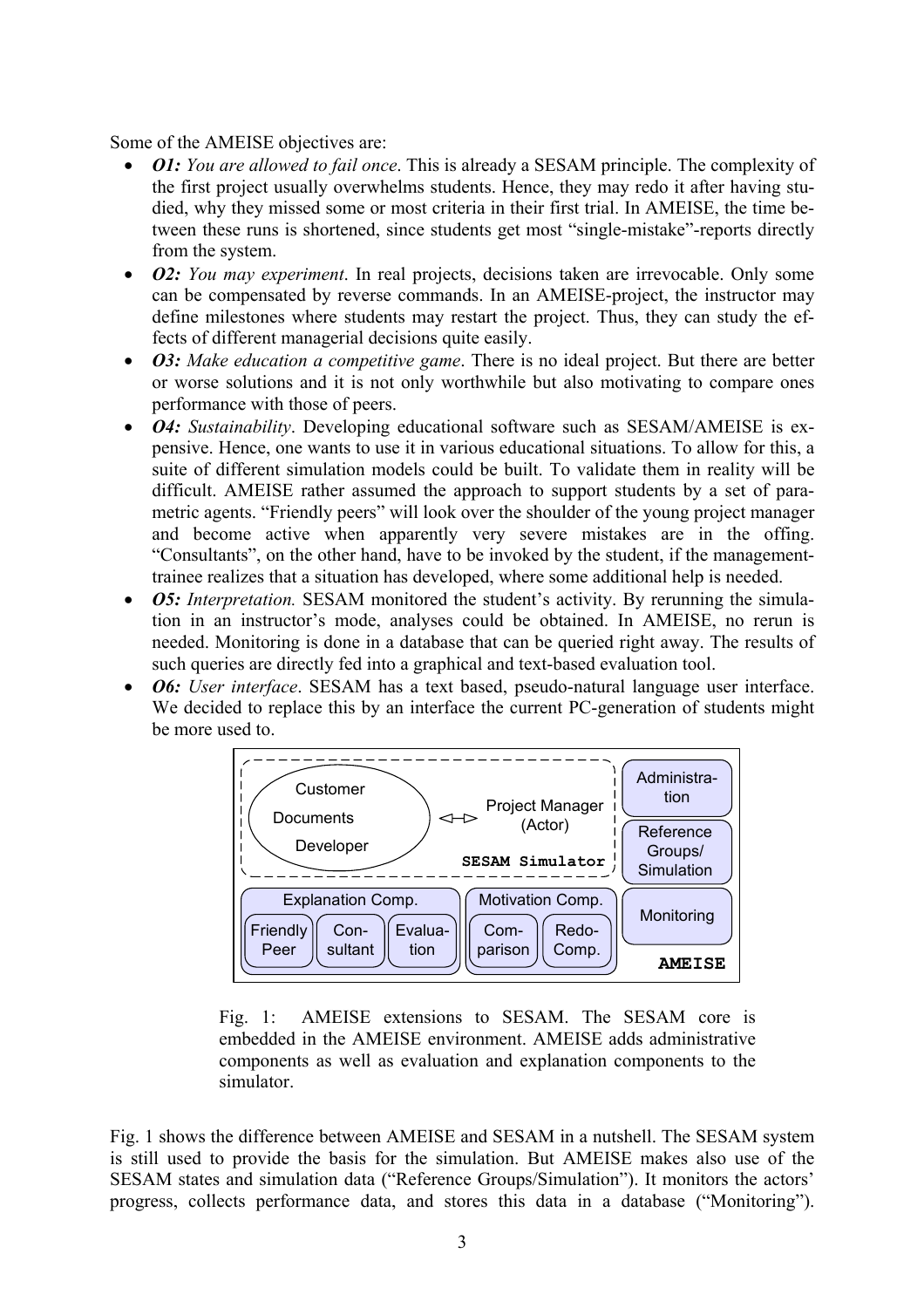Furthermore, it provides components for the explanation of simulation results ("Friendly Peer", "Consultant", and "Evaluation" for inspecting simulation results) as well as components supporting different educational principles ("Comparison" for comparing project states, "Redo" for a roll-back of management-decisions). The following chapters introduce the architecture of the AMEISE system that deals with these requirements.

# **3. Architecture**

The objectives mentioned motivated us to change the overall architecture of the system. While SESAM is a single user system, AMEISE is based on a distributed architecture. For various organizational reasons, the simulation engine of SESAM has been wrapped. A load balancing manager has been introduced as middleware linking various clients to possibly different wrapped SESAM servers. The common state of the diverse simulation runs is kept in a central database. This database and the load balancing manager can be considered as the backbone of the AMEISE architecture. The specific design considerations that led to this architecture are explained in the following sections.

### *3.1. Challenges*

Chapter 2 introduced several AMEISE objectives which cannot be fully met by SESAM. From these objectives, requirements at a more technical level can be deduced:

- *Allow rollback of decisions and comparison.* Objectives O1 and O2 imply that in contrast to SESAM, old simulation states and related key-data (e.g. the number of errors in a document or the number of errors found in a review meeting) have to be stored in order to enable the actor to undo decisions and compare the implications of different decisions. In AMEISE, all simulation states (and related data) are stored in a *database* and can be mapped back to the SESAM simulator (thus restoring a former state) or queried by the AMEISE system for further evaluation and comparison.
- *Provide a multi-user environment.* SESAM per se is a single user environment. In order to create competitive situations (objective O3), the system has to have access to results or key-data of other simulations. The *database* is used as an interface between SESAM simulations, performance data, and simulation results.
- *Support the user.* SESAM has a simple text-based user interface which requires a UNIX environment. In order to ease the operation of the simulator and provide fullgraphical feedback, a Java based graphical interface has been implemented. The advantage of this approach is that the interface is available on different platforms. This enables the system to run on a Windows-based environment. Furthermore, advisory components (running as Java-agents collecting and evaluating key-data) have been introduced. In order to have the key-data available at all times, even after a restart of the system, these components are storing their "knowledge" also in the database.
- *Support the tutor*. The same holds for objective O5: the support for the tutor of the course. Analyzing the simulation by hand is a time-consuming task. AMEISE supports the tutor by storing all relevant data in the database during the simulation. This means that a final evaluation can be done by simply executing pre-defined queries. The database is much more than only storage for states; it really provides the basis for all of the explanation components like the consultant or friendly peer (cf. chapter 4). The abilities of the database and the AMEISE database scheme will be explained in more detail in section 3.3.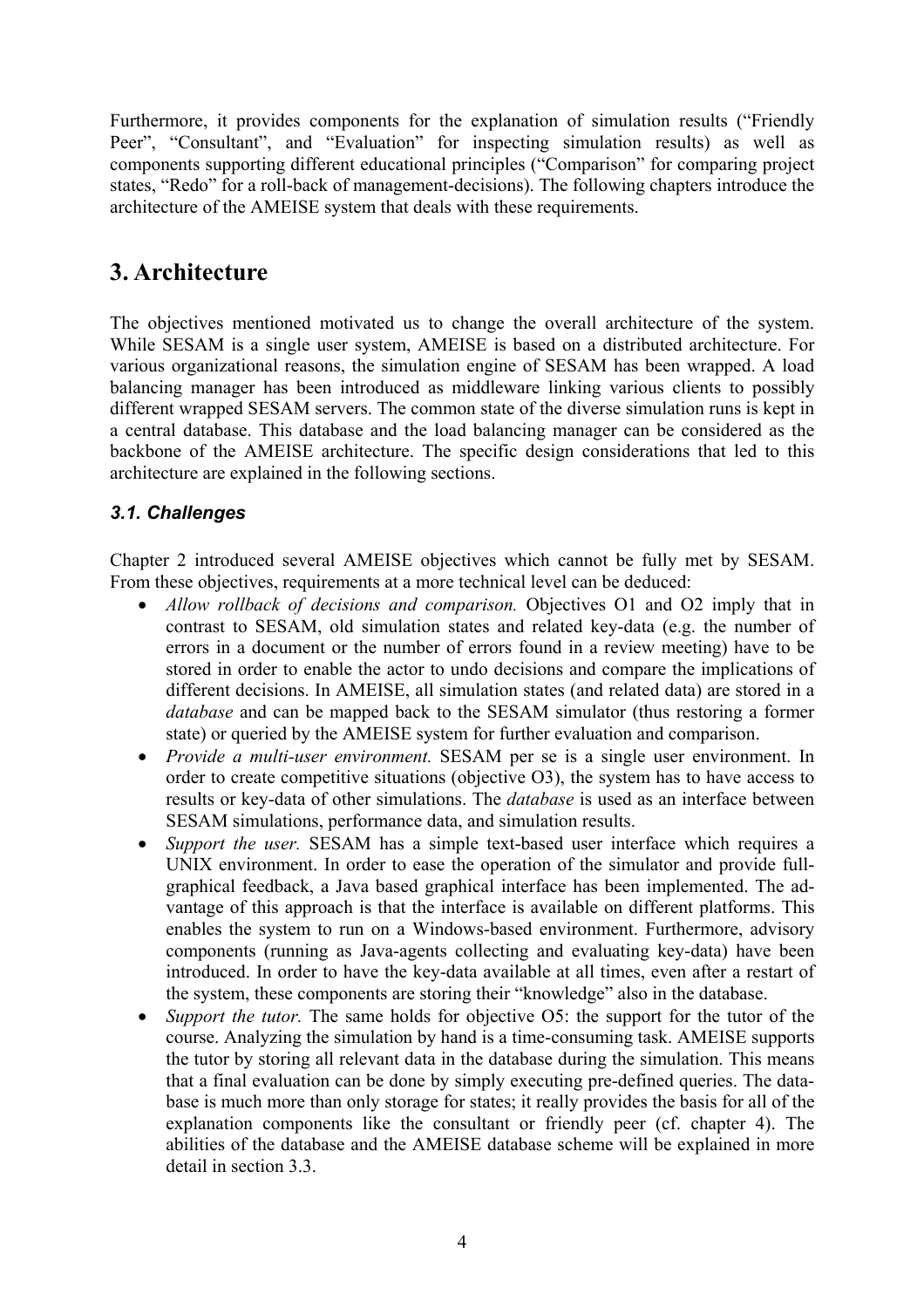

Fig. 2: The AMEISE system consists of a set of Wrappers for the SESAM engines, a Load-Balance Manager for scheduling Client requests and a series of AMEISE Clients. AdminTool and GINA are administrative components for configuring and monitoring the system.

The SESAM system itself has been implemented in Ada 95 [2] and TCL/TK [3]. This means that every system running the simulator requires suitable Ada and TCL/TK environments. The technical requirements strongly suggest the use of a database in the background and, for the user, a client interface that is implemented in Java, so that the interface can easily be used on different platforms without modifications. On the simulation level Ada 95 and TCL/TK complicate the use and distribution of the system. In fact, there are two other, implicit requirements influencing the architecture of the AMEISE system:

- *Allow AMEISE to scale-up to larger courses and to different platforms.* Simulating a SESAM model requires a huge amount of resources, resources a simple desktop computer is not able to provide. As it is not feasible to provide a separate server for each user or each model of AMEISE, the system is designed as a *Client-Server system*, where requests of different clients (AMEISE users) are scheduled by a so-called *loadbalancing* component and routed to a free or less occupied simulation engine. Adding new models or scaling up for more users is simplified, as simulation engines can be added to or removed from the system at runtime. Clients are communicating with the simulation server in the form of Java Request Objects across the Intra- or Internet and at installation time the user does not have to deal with suitable Ada or TCL/TK environments.
- *Stay compatible to the SESAM environment.* As already mentioned (objective O4), developing simulations (or models, as a simulation model describes a specific kind of simulation) is expensive. Therefore, one major objective was to make use of existing and future SESAM simulations and developments. We decided not to alter/adopt the basic simulation engine, but to integrate the SESAM simulator as is into the AMEISE system by *wrapping* the SESAM system and by providing a simple Java-based interface. This means that we still have to stick on Ada, but the simulation core can be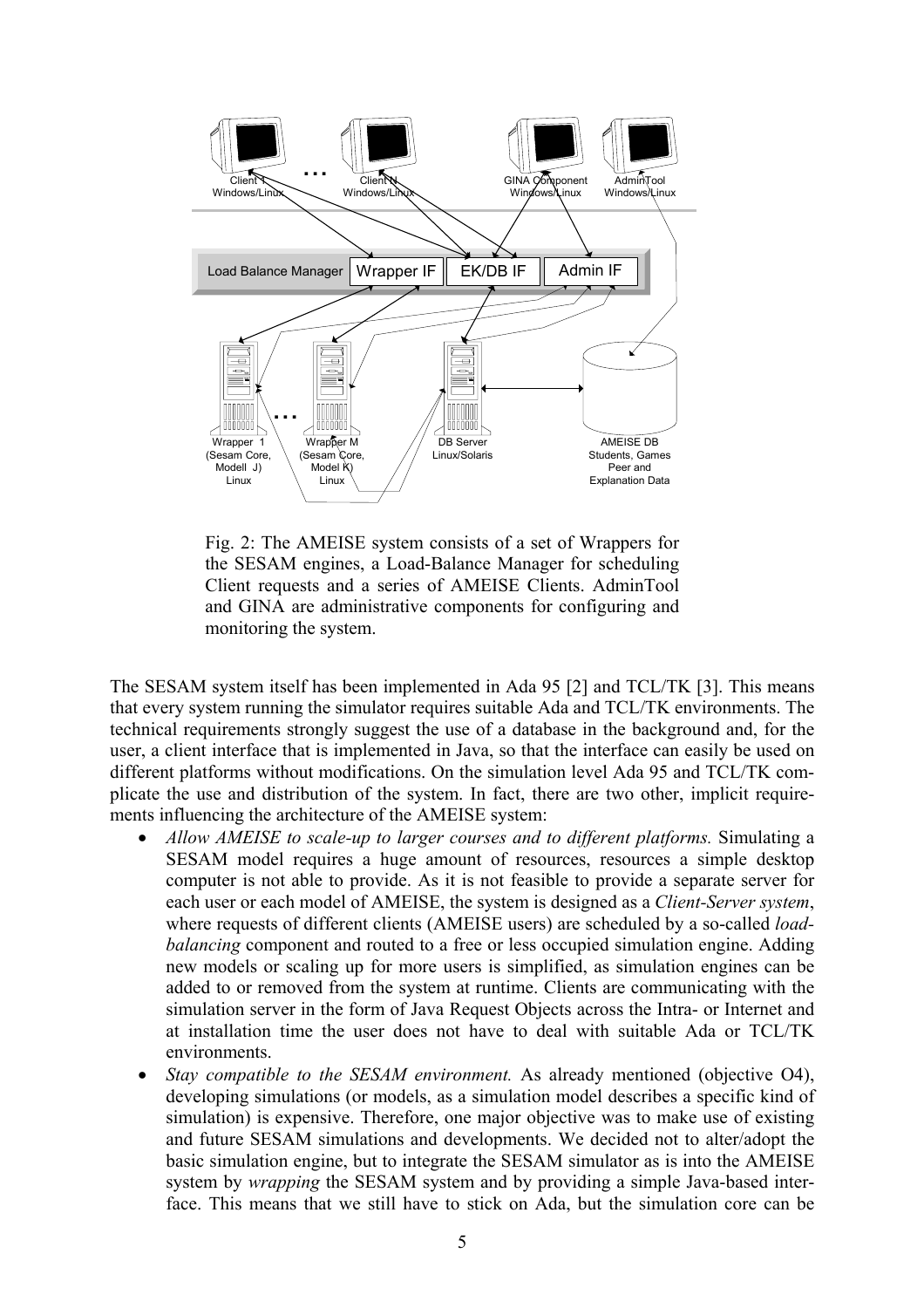compiled into a shared library with only minor adaptations on the compiler-switch level. This library can be pre-compiled for different platforms and simplifies the installation of the whole system.

Based on the requirements mentioned the AMEISE system (see Fig. 2) consists of three major components a portable *AMEISE client*, a *wrapper* encapsulating the SESAM simulator and a *load-balance manager* (LBM for short) for scheduling client requests. Further, it comprises several tools for administrating the system.

#### *3.2. Components*

The AMEISE system is designed as a client-server system with two peculiarities. Firstly, multi-user functionality of the simulator (originally designed for single-user operations) is achieved by the wrapper. It maps different simulation states from and into the simulation engine. Secondly, the client is stateless in order to cope with Java malfunctions or problems with the Intra-/Internet connection.



Fig. 3: The wrapper encapsulates the SESAM kernel implemented in Ada 95. By replacing the TCL/TK interface by a Java JNI interface, the wrapper is able to access all simulation functions. The interface is compiled into a shared library, so no local ADA or TCL/TK installation is necessary for running AMEISE.

The central AMEISE-component (Fig. 3) is called *wrapper*, and it is responsible for three major tasks:

- it encapsulates the SESAM simulation engine (which is bound to a specific simulation model) and provides suitable interfaces to it;
- it receives client requests (via the LBM), retrieves the old state from the database, sends the request to the simulation engine, and inserts the new states into the database;
- it collects relevant state data (model data) and sends this data and the response of the simulation engine back to the client.

The wrapper is fully implemented in Java and loads the SESAM simulator via a shared library. It is initialized by one particular simulation model. Therefore, one wrapper can handle only one kind of simulation at a time. But as states of different users can be loaded into the simulator, the wrapper can be seen as a component providing over-all multi-user capabilities (per model) to the SESAM system.

The second component is called *LBM* (*load-balance manager*) and its task is to manage a set of wrappers (and hence also models). It passes client requests to a free (suitable) wrapper, but also processes the response of the wrapper. The response of the simulation engine is passed back to the client. Thus, the collected state-data is analyzed and stored in the database. Last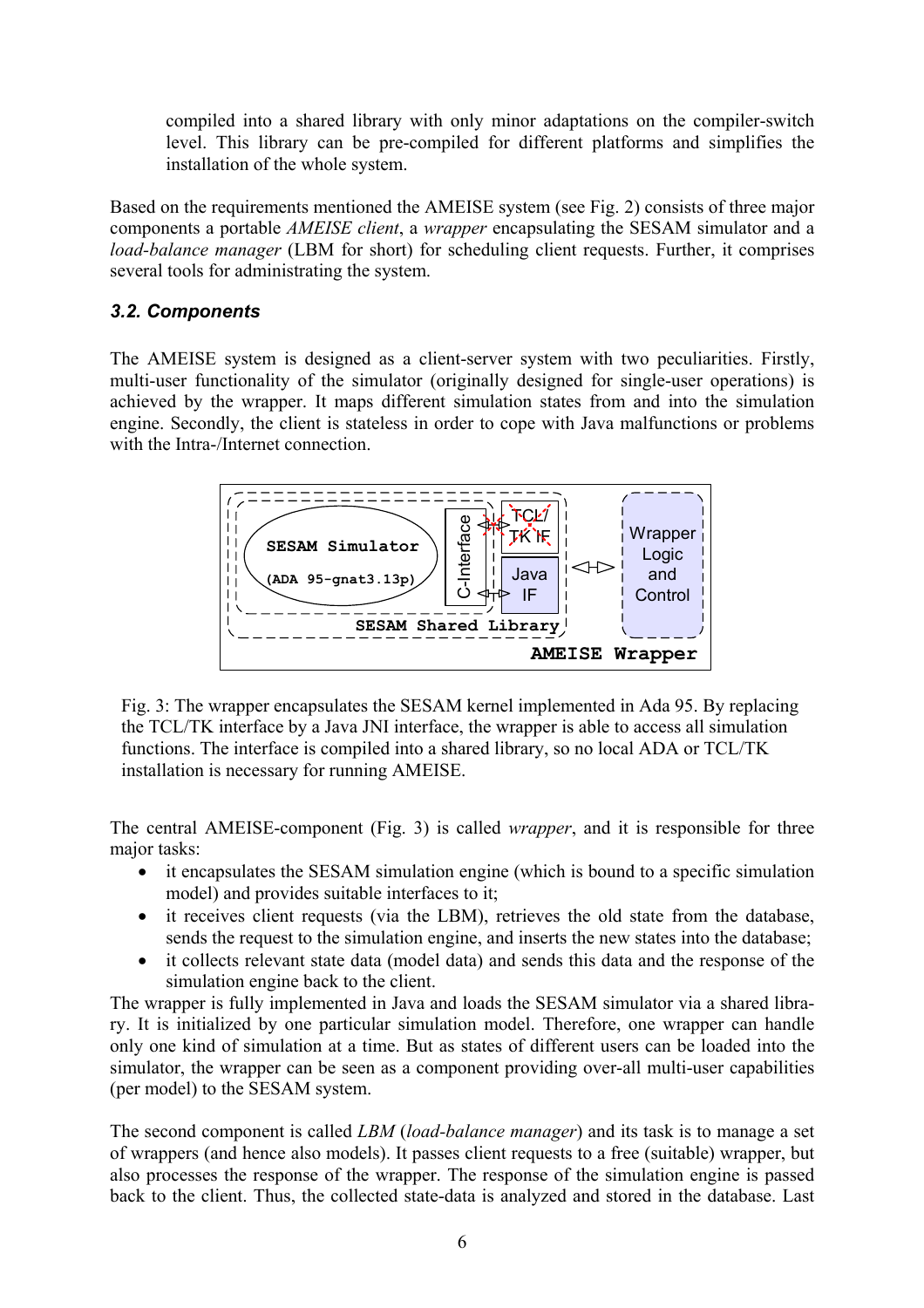but not least, the LBM is also the mediator between the client and the database. Some components of the client (e.g. the component providing comparison data) need access to the database and the LBM serves as a tunnel. This enables the system to work through a firewall, as only the LBM-port has to be opened and the database does not have to be accessible from all over the world.

The third major component is the *AMEISE client*. It is implemented in Java using Java Swing components for the user interface. The main task of this component is to provide a graphical user interface (GUI) such that the student is able to interact with the AMEISE system. The user has the possibility to choose between two different user interfaces, the pure "Simulation" interface which corresponds to the look and feel of the original TCL/TK SESAM interface and the "SimulationPlus" interface which is represented in Fig. 4. The latter provides a model-specific list of all possible commands which can be executed by a student in the role of a project manager. Each command can be constructed by selecting the appropriate command from the "Command Input" list and choosing the desired parameters from a similar list which is automatically derived from the context of the command previously selected. The commands in Fig. 4 are derived from the so-called *Quality Assurance* model (*QA* model) which was already developed by the SESAM team. It implements a phase-driven simulation setting with appropriate quality assurance activities like review, test, as well as correction of life cycle documents (e.g. specification, system design, module design, or code). A detailed description of the QA model is given in [4]. However, the client is able to parse any syntactically correct model information (contained in a so-called *dictionary*) resulting in automatically derived model-specific command lists.

| <b>&amp; AMEISE Client</b>                                                                                          |                                     |                |                |                                                 |                  | <b>Participate</b>            |  |
|---------------------------------------------------------------------------------------------------------------------|-------------------------------------|----------------|----------------|-------------------------------------------------|------------------|-------------------------------|--|
| Game Options Help                                                                                                   |                                     |                |                |                                                 |                  |                               |  |
| <b>SimulationPlus</b><br><b>Simulation</b>                                                                          | Treeview                            | <b>EC-Unit</b> | <b>Profile</b> |                                                 |                  |                               |  |
| 1999/08/24/08:00:                                                                                                   |                                     |                |                |                                                 |                  |                               |  |
|                                                                                                                     |                                     |                |                |                                                 |                  |                               |  |
| 1999/08/25/08:00:                                                                                                   |                                     |                |                |                                                 |                  |                               |  |
| The Specification review showed, that there are 21 errors and 1.7 missing function points in the 29 pages reviewed. |                                     |                |                |                                                 |                  |                               |  |
|                                                                                                                     |                                     |                |                |                                                 |                  |                               |  |
|                                                                                                                     |                                     |                |                |                                                 |                  |                               |  |
| New command: RICHARD CORRECT SPECIFICATION.<br>Command accepted.                                                    |                                     |                |                |                                                 |                  |                               |  |
|                                                                                                                     |                                     |                |                |                                                 |                  |                               |  |
|                                                                                                                     |                                     |                |                |                                                 |                  |                               |  |
| <b>Command Input</b>                                                                                                |                                     |                |                |                                                 |                  |                               |  |
| code                                                                                                                |                                     |                |                | Parameter selection ein_Entwickler (Entwickler) |                  |                               |  |
| icorrect all documents<br>correct documentation                                                                     |                                     |                |                | Axel                                            |                  | <b>Restore selection</b>      |  |
| correct module design                                                                                               |                                     |                |                | Bernd                                           |                  |                               |  |
| correct reviewed code                                                                                               |                                     |                |                | Christine                                       |                  | Enter parameter               |  |
| correct specification                                                                                               |                                     |                |                | Diana                                           |                  |                               |  |
| correct system design                                                                                               |                                     |                |                | Richard                                         |                  | $\triangleright$ fast param   |  |
| correct tested code                                                                                                 |                                     |                |                | Stefanie                                        |                  |                               |  |
| customer do acceptance test                                                                                         |                                     |                | <b>Thomas</b>  |                                                 | $\Box$ 2 columns |                               |  |
| customer participate in review documentation                                                                        |                                     |                |                |                                                 |                  |                               |  |
| customer participate in review specification                                                                        |                                     |                |                |                                                 |                  |                               |  |
| deliver system                                                                                                      |                                     |                |                |                                                 |                  | $\boxed{\mathbf{r}}$ tooltips |  |
| determine spent resources                                                                                           |                                     |                |                |                                                 |                  |                               |  |
| developers review<br>do integration test                                                                            |                                     |                |                | < Previous                                      | Next >           | Send command                  |  |
|                                                                                                                     |                                     |                |                |                                                 |                  |                               |  |
| Step:                                                                                                               | Simulation Time                     |                |                | <b>Project duration</b>                         |                  |                               |  |
| <b>Current Command</b>                                                                                              | <b>Thomas correct specification</b> |                |                |                                                 |                  | <b>Proceed</b>                |  |
|                                                                                                                     |                                     |                |                |                                                 |                  |                               |  |
| <b>Server Status:</b>                                                                                               |                                     |                |                |                                                 |                  | <b>Number of steps:</b>       |  |
| waiting for user innut                                                                                              |                                     |                |                |                                                 |                  | sen 106 is registered         |  |

Fig.4: *SimulationPlus* client user interface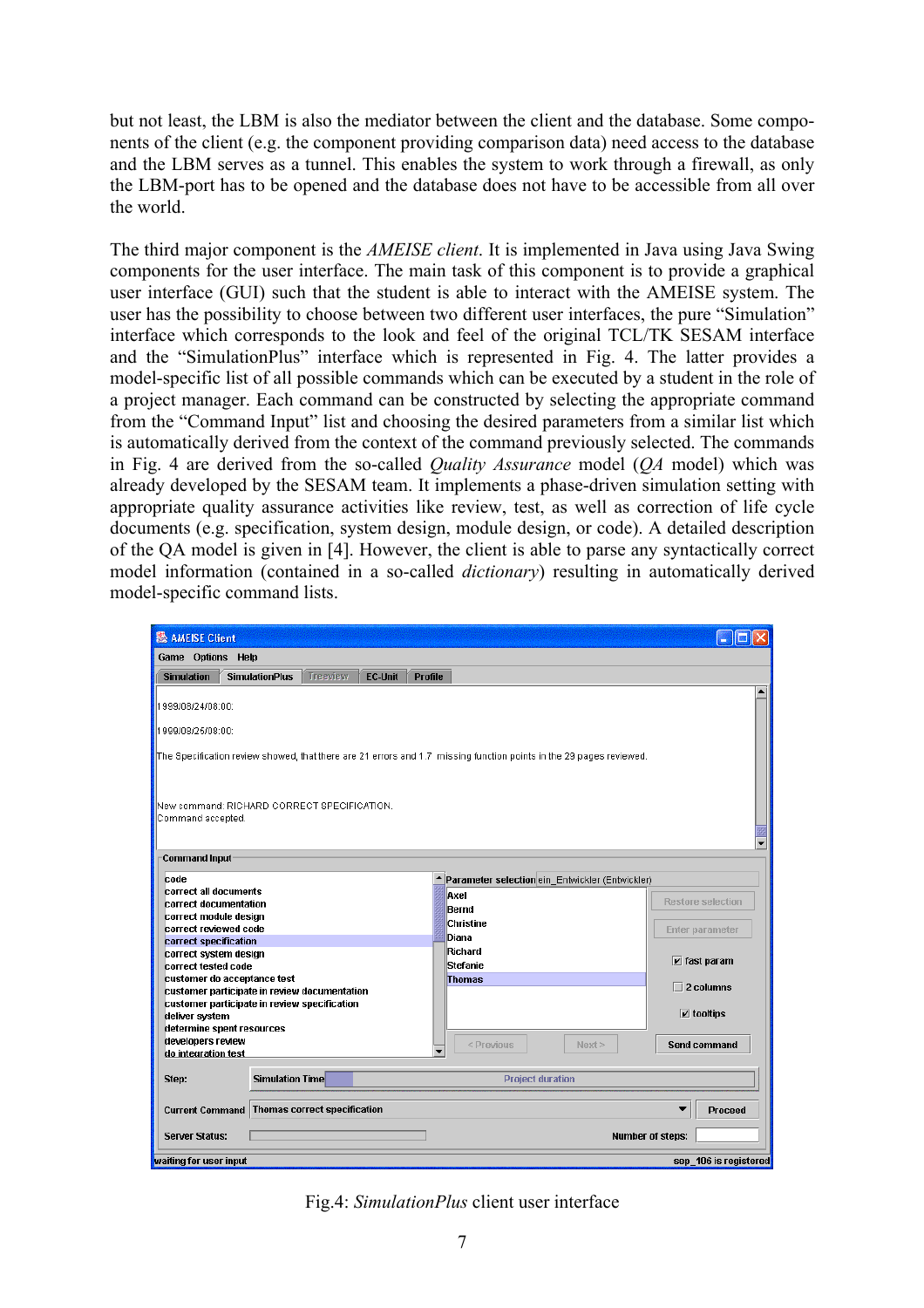Other important tasks of the client are:

- It communicates with the wrapper. As mentioned before, the AMEISE system has a client-server architecture. For this reason it is necessary, that the client and the server permanently communicate with each other. This communication deals with user information and simulation data.
- It offers various user interfaces. Some interfaces allow the student to run a simulation ("Simulation", "SimulationPlus"), others support student-activities by providing user data and statistics ("Profile") and information generated by parametric agents (explanation components – "EC-Unit").
- It cares for user identification which guarantees that the user is the only one that is able to run his own simulation.
- It allows the user to start or stop simulation runs whenever wanted. The user has the chance to run different simulations and to start or stop them whenever considered appropriate. Thus, the client enables the user to choose the simulations he wants to start or to continue.

In fact, there are also two further components for the administration of the system:

- The so-called *AdminTool* component enables the tutor to manage users and courses, to insert new kinds of models to the system, but also to manage (and extend) the abilities of the explanation components.
- The *GINA* component is a small tool for monitoring the system, especially at the system request level (e.g. response queues) and provides some statistical data.

#### *3.3. Database*

The AMEISE database serves as a central archive to be used by other AMEISE components. In Fig. 5, the conceptual data model is represented as an OMT object diagram (using cardinality notation for association multiplicity). It can broadly be divided into 5 groups of classes which are semantically related to each other. The different colors used in Fig. 5 (also electronically available from http://ameise.uni-klu.ac.at/publikationen/dbschema\_v1.0.7a.pdf) should help in identifying the classes of each of these groups or sections:

- *User Information (blue):* AMEISE allows for the administration of users who can use the system based on a particular role model. At the moment, we distinguish between administrator (full access rights to the database), model designer (defines different kinds of simulation situations), instructor (leads a simulation course), and player (student who can run simulation(s)).
- *Course Information (green):* This group contains data about courses, their instructors and students (in the role of assigned managers). As AMEISE simulations can be carried out via the internet by partner institutions, some data characterizing these organizations using the AMEISE server can be stored, too.
- *Model Information (red)*: Different kinds of simulation situations can be defined as so-called "models". Valid simulation commands are stated in the so-called "dictionary" which is used by the client GUI (SimulatorPlus) to derive the command list. The data includes also the text describing the simulation problem to be solved by the student.
- *Explanation Information (orange):* This section contains model-specific parameters which are used by various explanation components (as described in chapter 4). These components are regarded as so-called different "kinds of aid". For each model, they can be parameterized by the concept of "specific aid" with related rules and queries. The latter will be evaluated during runtime of the explanation components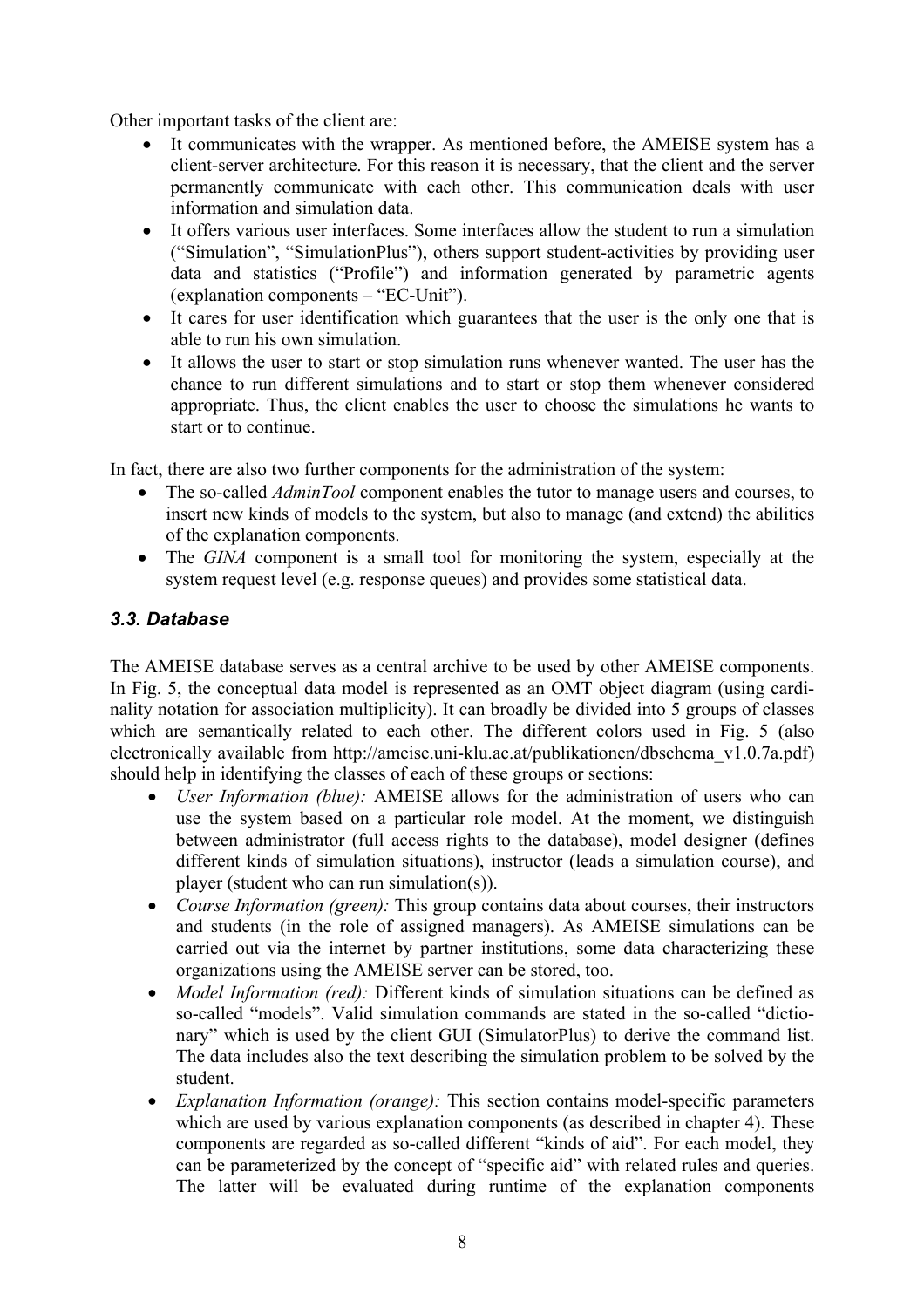

Fig. 5: AMEISE Object schema

called by the user (instructor or student). Thus, the designer of a new model only has to provide the explanation parameters leading to explanation components which will be ready to use without any additional coding effort. Therefore, the explanation components can be characterized as being parametric agents.

• *Simulation Information (yellow):* Once an instructor has defined the setting for a simulation, a so-called "run" or "game" is initialized. When a student proceeds with his commands during a simulation, the student's actions and related information is stored in the database at runtime. This information will be used by the different explanation components (cf. section 4) to allow for situation-dependent feedback.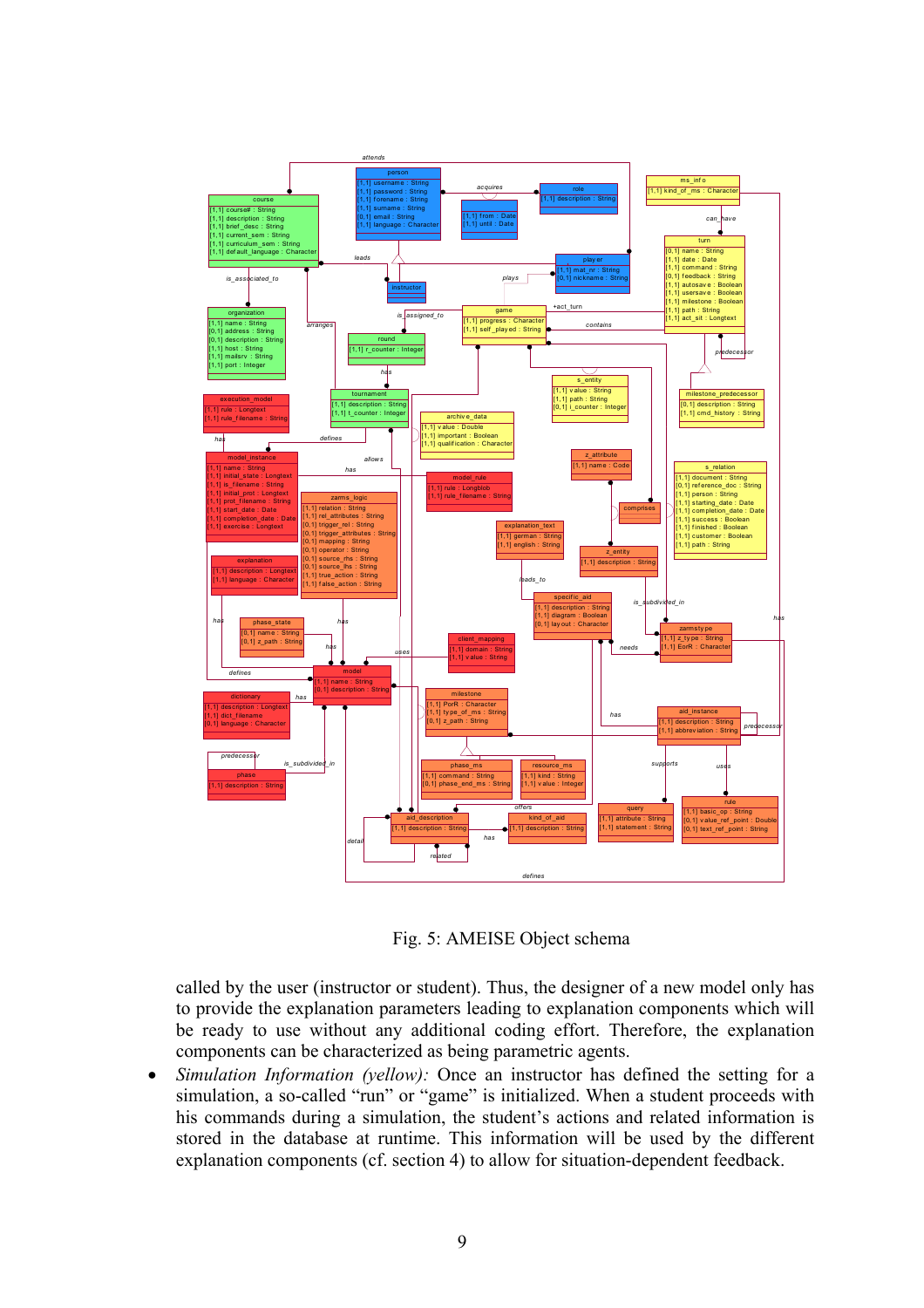The AdminTool component serves as the common user interface for the administration (manipulation and querying) of information related to the first four sections. It distinguishes between users with different access rights depending on their roles (administrator, model designer, and instructor). The data concerning the last section is generated and inserted during runtime of AMEISE simulations restricting the respective functionality of the AdminTool to querying and some kind of garbage collection activities, only.

### **4. Explanation Components**

The following components are aids for the student and instructor. They represent the heart of the AMEISE system. The consultant and the friendly peer [5] can be seen as parametric agents which support the students while managing a project, whereas the evaluation component [6] gives the students the possibility to analyse their management performance. The consultant and the evaluation can be found on the clients "EC Unit" user interface, whereas the friendly peer acts like an agent and interacts with the student via the "Simulation"/"SimulationPlus" interfaces. In the sequel, these explanation components will be explained on basis of the QA model [4] as underlying simulation model. However, they are designed and implemented as generic components, so that they can be used for other models, too.

#### *4.1. Consultant*

The consultant can be regarded as a tutor or advisor. The student can ask this component about specific problems. In answering, it considers the actual situation of the project. The student-manager takes the initiative by choosing a specific question. These questions are available in a well-structured question pool. Of course, only questions that refer to project phases that were already entered by the student can be answered. In case the student asks a premature question, the consultant realizes the situation and replies that there is no valid answer possible at this moment. The knowledge necessary for answering those questions can be derived from the database, where every turn is stored.

*Example*: Assume, student Bob finishes the specification and just starts with the design, but asks already something about the implementation. As the implementation has not even been started the consultant replies that this question cannot be answered yet.

#### **4.2. Friendly Peer**

The friendly peer can be seen as a trouper who has a great amount of experience and is an expert in this domain. This component is keeping an eye on the student-manager and hints at severe mistakes the student is about to make.

The friendly peer runs in the background. Therefore, it is completely transparent for the student. When the friendly peer detects a mistake or a situation that will lead to a substantially better solution, the agent contacts the student. In order to notice error-prone situations, the friendly peer has to watch permanently every simulation situation during the whole simulation run. On every simulation step the actual situation is compared with a locally nearly ideal situation that is stored in the database. Locally, in this context highlights the fact that the friendly peer has no overall optimal situation at disposal. It oversees a given number of most recent managerial actions and situations. If, within this loophole, a deviation between the actual situation and an evidently better situation or strategy is detected, it warns the student.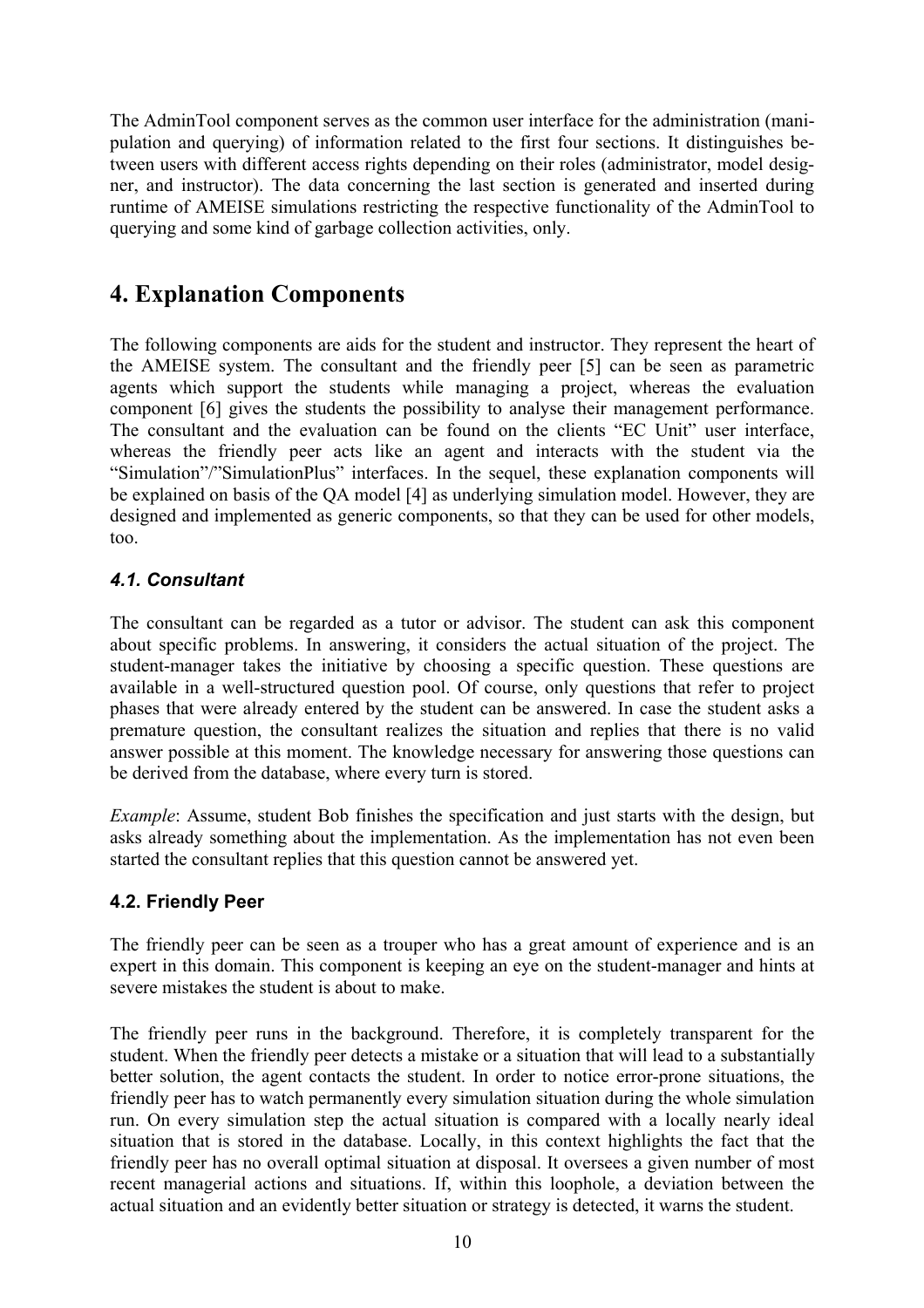To observe the actual situation the friendly peer attempts to derive the necessary information from the database. But as some local information is not relevant globally or not easily obtainable form the database, additional information has to be built up in local memory. With every simulation turn, the friendly peer has to check whether the local memory has to be reinitialized or updated.

*Example*: Observe the number of days a hired developer is not working. To realize this situation, the number of days a developer has no task assigned must be memorized. When this number exceeds a specific limit, the student's attention is drawn to this situation.

#### *4.3. Evaluation*

In order that students reach a high level of competence, the instructor has to closely look at the project's progress. It is important that the most relevant information is filtered out from monitoring data and discussed with the student(s). This helps the management-trainees understand problematic decisions during the project. The instructor can show how each decision influenced the whole project. The more information an instructor extracts from the project's monitoring-data, the better are the students supported.

However, the evaluation component will not fully replace the instructor. It just reduces the interpretative effort dramatically. The component analyzes the project's whole progress with respect to a set of assessment criteria. Not only elements of the project's goal vector, like project costs, code quality, or project duration are part of the assessment criteria. One considers among others also the completeness and correctness of documents of several project phases.

After having delivered the developed software project, the student can analyze the project's progress her- or himself. Different criteria can be chosen from a pool of assessment criteria. The selected criterion will be evaluated by the evaluation component and the result will be shown via the client subsystem.

For each assessment criterion specific attributes of the actual project status have to be analyzed. Some assessment criteria for a model focussing on early consideration of quality are:

| <b>Assessment Criterion</b>  | Question                                                                                                        |  |  |
|------------------------------|-----------------------------------------------------------------------------------------------------------------|--|--|
| project cost                 | Did the project cost remain within the limit of $\epsilon$ 450.000?                                             |  |  |
| project period               | Did the project period stay within the limit of 270 days?                                                       |  |  |
| AFP for the code             | Did the student-manager succeed in implementing at least<br>95 % of the required adjusted function points?      |  |  |
| errors remaining in the code | Does the final code contain less than 12 errors per KLOC<br>as requested by the customer's acceptance criteria? |  |  |

Table 1: Some assessment criteria for the evaluation of project results

The construction of the questions shown in Table 1 exhibits a common pattern. There are always two important elements: the attribute which has to be analysed and the respective reference point (numeric or string value). Relating these by a comparison operator yields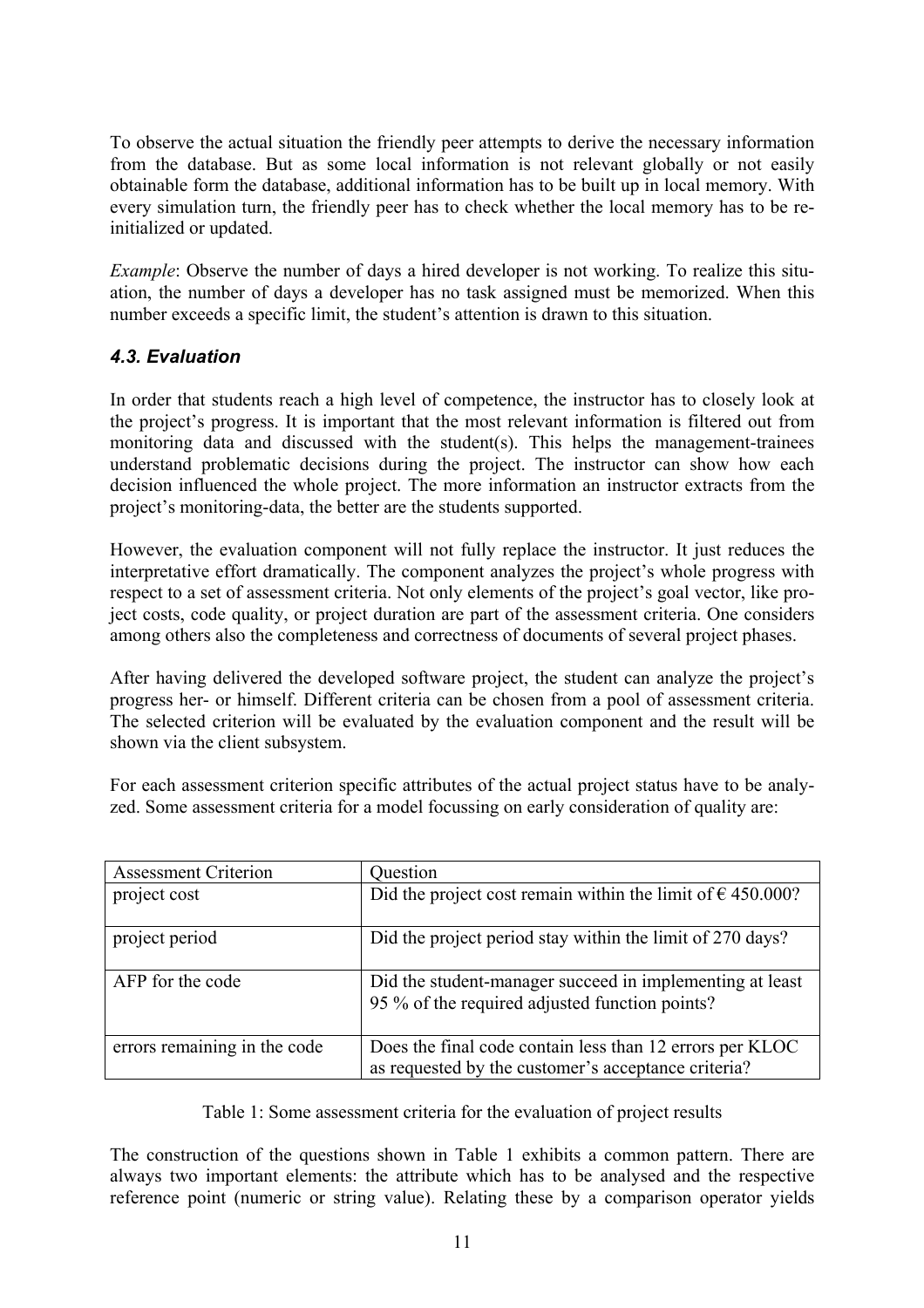either YES or NO as intermediate result. According to this answer different evaluation texts are needed.

For this reason every assessment criterion is represented as a set of so-called *specific aids*. Each specific aid handles one of these cases. E.g., the question "Did the project cost remain within the limit of  $\epsilon$  450.000?" can be answered with yes or no. Therefore, this assessment criterion is represented in AMEISE by two different specific aids.

- 1) Total cost is greater than  $\epsilon$  450.000.
- 2) Total cost is less or equal than  $\epsilon$  450.000.

Chaining of the attribute-operator-reference\_point triplets are needed to allow for more complex situations, such as "AFP\_for\_specification > 199 AND errors in\_specification < 30" which should yield "Your specification is complete and quite correct!" or an example dealing with task assignment to developers such as "author\_specification == "Diana" AND qualified for writing specifications  $=$  "Diana" which should yield "Diana was the right choice for writing the specification."

All project attributes relevant for the evaluation of the project are stored in the database. They can be obtained by an SQL-statement which gets the value of an attribute for a given simulation run from the database.

Evaluation of an assessment criterion is carried out by a rule interpreter. Its task is to get the relevant information from the database and to formulate an automatically generated SQLquery which finally yields the explanations to be given to the student.

E.g., for the project cost criterion, the analysis starts with the examination of one specific aid which is related to the attribute "cost". The rule interpreter will execute an SQL-statement to load the actual value of the attribute "cost" from the project monitoring part of the database. Assuming the actual attribute value is 416.000, it combines this value, the operator (assume ">") and the reference point (allocated budget of  $\epsilon$  450.000) to a new predicate. This predicate looks like:  $416.000 > 450.000$ . Its evaluation yields FALSE. Hence, the rule interpreter aborts the evaluation of this alternative and tries the next specific aid. In this case, this will be composed to the predicate  $416.000 \le 450.000$  which evaluates to TRUE. In this simple case, there are no more rules in the rule chain. Therefore, the examination of this specific aid terminates successfully and the message associated to this (single element) chain of rules will be passed to the client for display (Fig.6).

| Description                                                                                                     |
|-----------------------------------------------------------------------------------------------------------------|
| Nery good!<br>You have spent only 416.000 €, so you havn't<br>exceeded the project costs limit of 450.000 $\in$ |
| <b>Help</b><br>Back<br><b>Export</b>                                                                            |

Fig.6: Explanation text of the assessment criterion "project costs"

To cover all possible situations that might emerge in an AMEISE simulation, the construction of the specific aids has to ascertain that every possible value of the attributes in the rule is covered by a simple rule or a chain of rules leading to a meaningful message. In addition to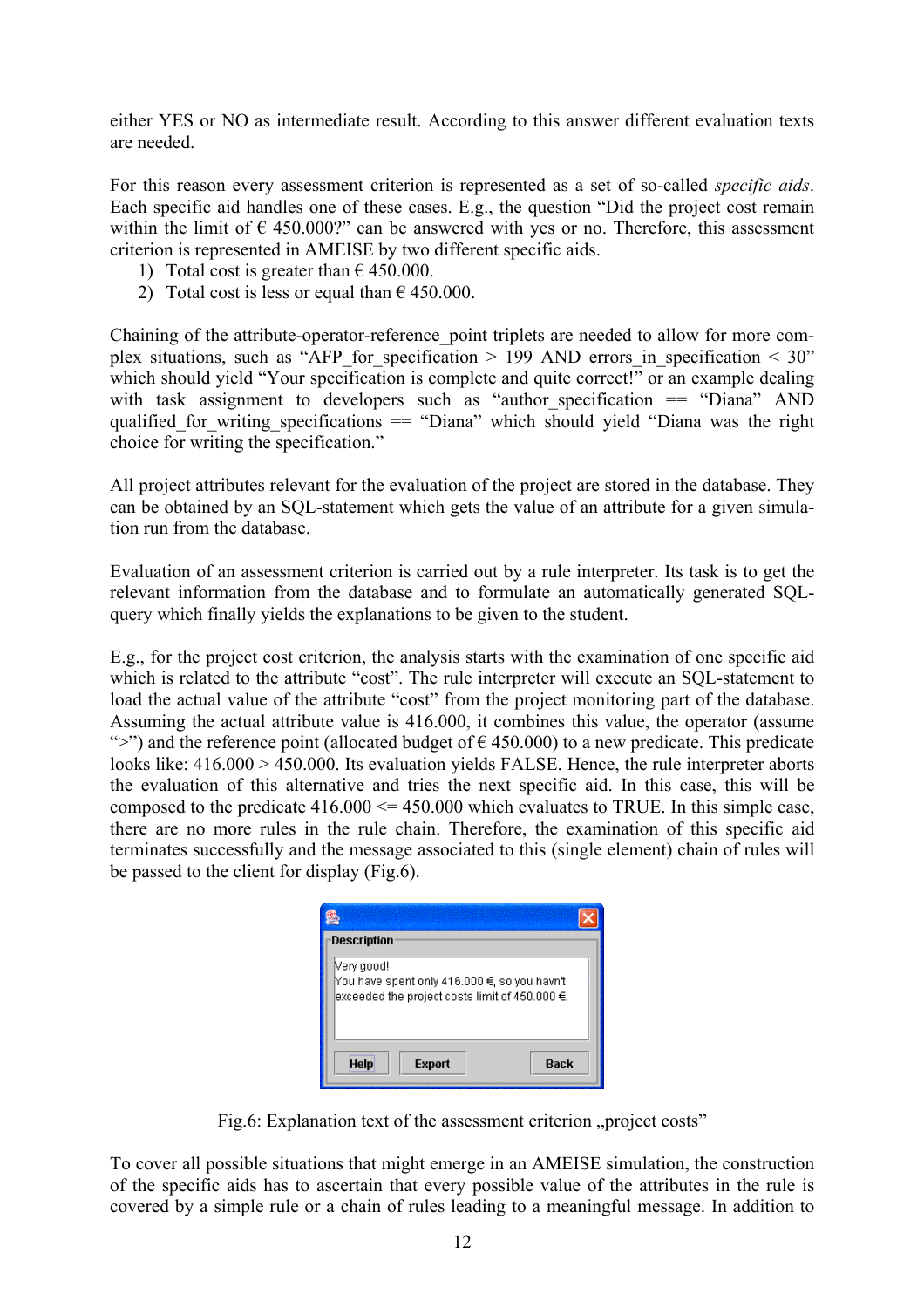textual messages, most assessment criteria provide also graphical feedback. Fig. 7 shows this combination of evaluation text and diagram with the assessment criterion "Errors in documents". The student can see at a glance that the quality of the documents decreases, because the number of errors in documents increases during the software development. Inspecting other assessment criteria will help to find the causes for this phenomenon.



Fig. 7: Evaluation of an assessment criterion with a diagram

In future versions of the evaluation component it should be possible that the analysis can also show influences between different assessment criteria. This will allow a dialog between student and system, explaining which particular management decisions led to a specific effect.

### **5. Process and Experiences**

AMEISE is an ongoing project that used as its core the software developed in another project (SESAM). This allowed us to have students work with the system and thus gain experience while developing further extensions. To report the details of the project-management results achieved by the students would be beyond the scope of this paper. Hence, this section rather explains how using SESAM/AMEISE shaped the overall progress of AMEISE developments.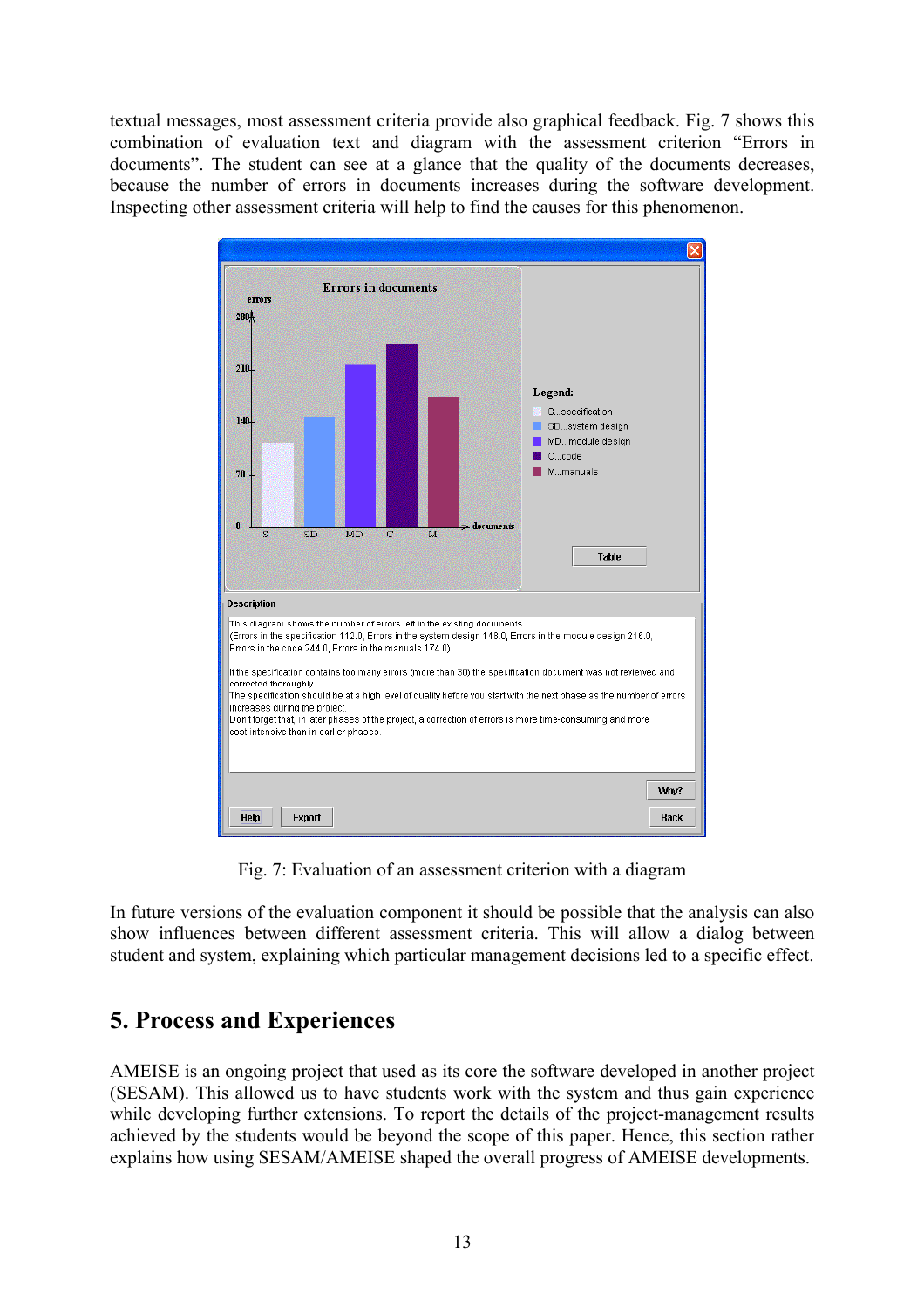The standard setup of these test runs is that after a brief introduction (90 min. lecture plus reading material), students get their first project assigned. Then, the results of the first assignment are discussed. Each group gets full written feedback and interesting aspects, notably second order effects, are discussed in front of the whole class. This gives students also a chance to ask questions about their own project when the handout is not sufficiently telling. After this feedback, students have a second chance to manage the project. This is important, since most of the students or groups fail to achieve all objectives, the simulated project should achieve. Severely exceeding development time or development budget are most prominent. Missing functionality (AFPs) or a fault rate beyond the level tolerated, are usual. The second run should give them a chance to perform better and hence help to engrain the experience gained.

The first of these "test runs" took place in the fall semester 2001/02. In this (elective) course, specifically dedicated to software project management, plain SESAM has been used. It helped us to review the aims of the AMEISE project. Further, we have seen that the pseudo natural language interaction provided by SESAM is not sufficiently user friendly. Students notably complained about case sensitivity and had problems with some rather clumsy names of tasks or documents. As result of this experience, the priority of redesigning the user interface has been raised.

Two further in-class tests of the system have been made in the spring semester 2002 and fall semester 2002/03. In both cases the system was used in a compulsory course on "System Development Process". For scheduling reasons, AMEISE was made available in the spring semester actually only as an addendum to the course early in the semester break. Nevertheless, all students (seventeen students in groups of two) took part in this offering and about half the class came back later to redo the assignment after a round of feedback by the instructor. The course of the fall semester had ten groups of pairs. Both simulation runs were made during the semester.

Both courses used already the distributed AMEISE architecture, but still the traditional SESAM user interface. The significance of these courses for the project was twofold. On one hand, it convinced us that the architecture achieving multi-user functionality by wrapping SESAM and interfacing this wrapper with a database keeping the state of simulation instances of individual students was feasible from a performance perspective. Had this test failed under real load conditions, different architectural solutions would have been needed. On the other hand, the behaviour of students, notably their mistakes in managing the assigned project were analyzed in depth. This provided important input to the design of the explanation component and of the support components consultant and friendly peer.

The experiences gained with these courses emphasized the requirement to develop a courseand model management component. This gave rise to a major architectural review of these components and resulted in the database design discussed in section 3.3 and the design of the specific aids sketched in section 4.3.

Another use of AMEISE was made in a course by the technical college (Fachhochschule Technikum Kärnten). Its major aim was to investigate the suitability of the concepts of this kind of project simulation by students that had followed a different educational path. The instructor of this course invested more time in the preparation than mentioned above. But overall, the educational results were similar to those of university students.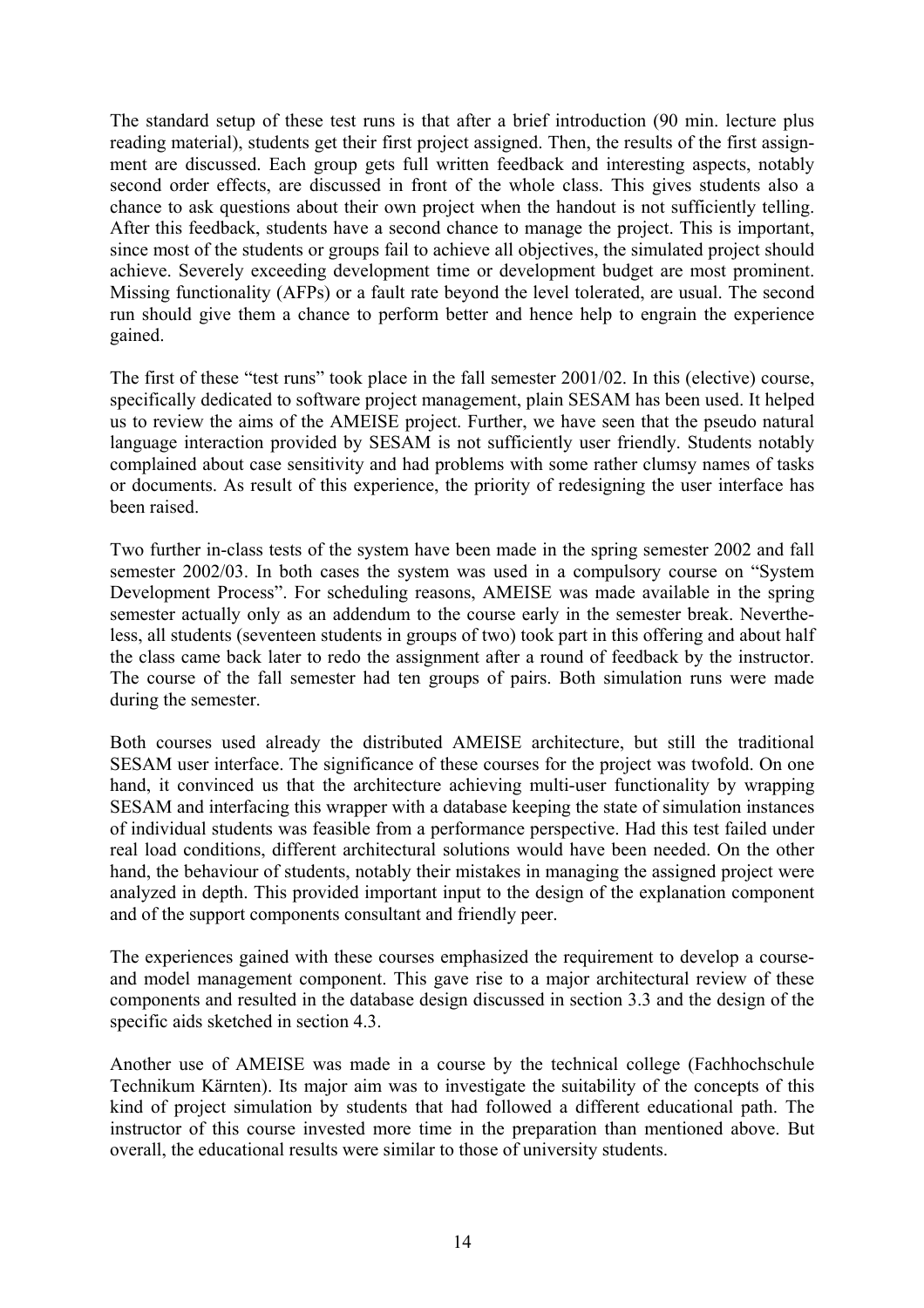The most recent AMEISE course took place during the spring semester 2003, again as part of the class "System Development Process". In this course, the new user interface (Fig. 4), the AMEISE evaluation component and initial versions of the consultant have been used for the first time. Students appreciated these features. Notably for the consultant (and by implication for the friendly peer) they made several suggestions for future extensions.

From the instructor's point of view, one can say that the time it takes the students to simulate a project of 200 AFPs extending over a nine month development time was reduced from roughly four hours to about three hours. Thus, interaction with the system became markedly easier and students had to worry less about intricacies of the system but could better concentrate on the complexity of the actual project management task. It is up to the instructors though to make sure that simulations do not degenerate to a click-and-try venture. An important educational aim is to make students aware that managing a project of this size requires active planning and constant monitoring. Acting too short-sighted just on the feedback obtained from the system and its virtual developers will undoubtedly lead to missing the objective function to be reached by this simulated development.

On a meta-level, we may report that although students were aware that they are also partly acting as experimental subjects in these courses, they were quite excited about the experience gained with SESAM/AMEISE. Asked about the difference between having been told most of the things that were discussed in the intermediate feedback session in earlier software engineering classes and the discussions on the basis of the simulation runs, the standard reply was: "Now, these teachings are founded on (my) experience!" or: "But now, I not only heard you telling this, now I felt it!"

## **6. Future Developments**

AMEISE is a still ongoing project. The features described here have been implemented and were explored in classroom situations as described above.

Our next steps with respect to implementation concern mainly the competitive features of group comparisons. This requires not only very careful consideration of the user interface but also explorations concerning those points in the individual projects, where comparisons are meaningful. Basically, points when milestones have been passed will be such "synchronization points". However, this evident technical answer has to be weighted against the didactical question to which extent students are prepared to interpret intermediate results they obtain at these points.

This leads also to another important aspect of further work. As the features of friendly peer and consultant can be customized by the instructor, empirical work is still needed to determine in which situation what degree of support is most appropriate to obtain the didactical goals of the project.

We depart from the assumption that the various features implemented in AMEISE are not suitable for being exposed to students which are initiated to project management in a particular course. Doing so might degenerate AMEISE from an educational tool to a shiny simulation toy. Instead, instructors have to plan carefully what particular aims they want to achieve in their course and customize the tool's features appropriately. Part of this customization concerns also the simulation model itself. A quick solution in this respect was that we implemented the possibility to outsource certain tasks to a software house. This reduces the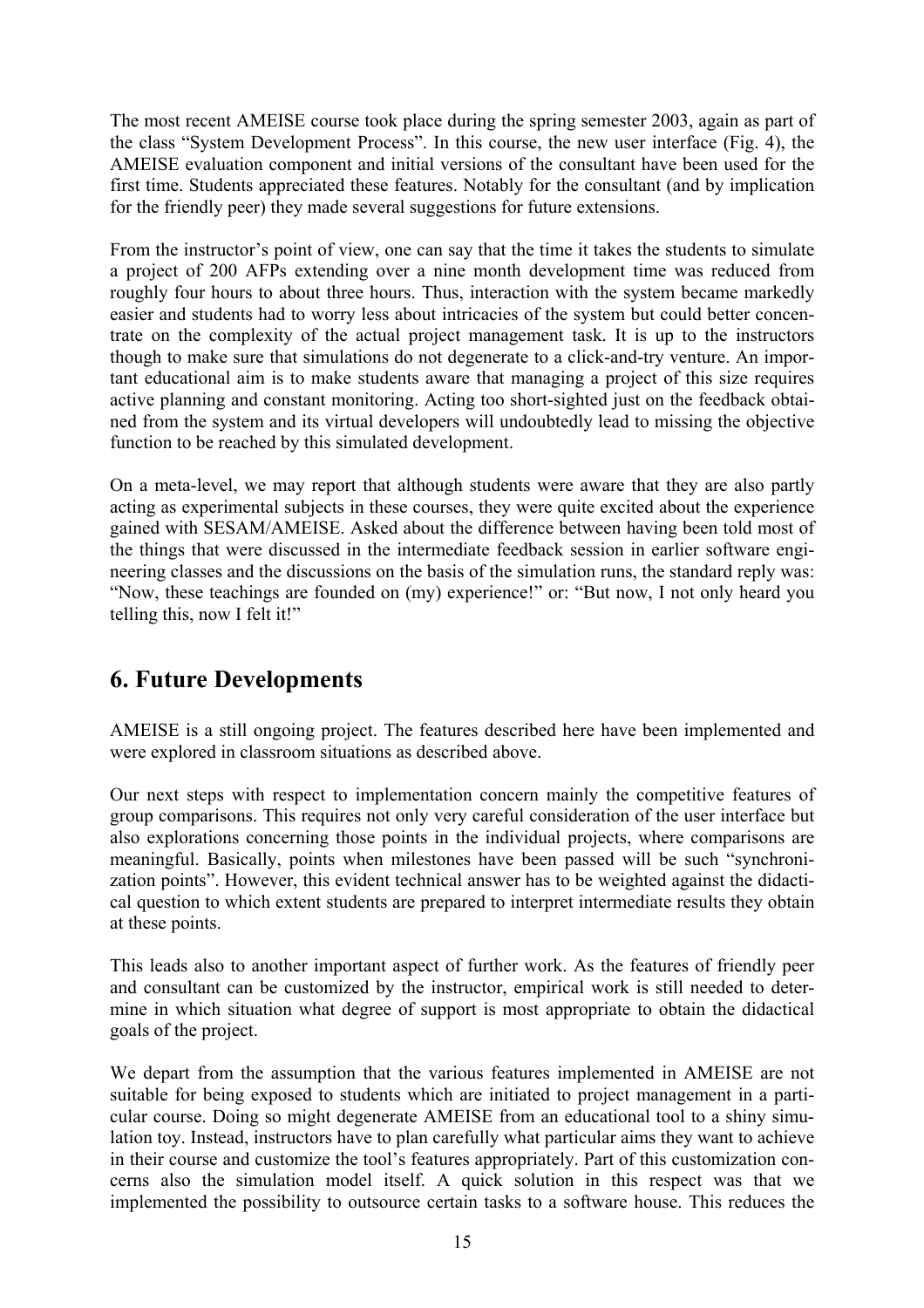overall complexity of the task to be managed by students. To explain this in detail would, however, require an in-depth discussion of SESAM models. This is beyond the scope of this paper.

# **7. Conclusion**

AMEISE provides non-standard educational software in so far, as students should get an overall impression of the complexity of project management by managing a set of virtual individuals in a rather tightly budgeted project. In contrast to majority of e-learning materials, AMEISE does not beef up textbook like information by animation and interaction. It gives students the chance to reflect on their own performance by giving them specific feedback concerning their behavior in solving a multi-criteria optimization problem with partly conflicting sub-objectives.

The project builds on software and experience developed at the University of Stuttgart. This allowed us to experiment while developing the various additions to the original SESAM software. Our initial experience shows that students do appreciate the experience they gain with this simulation tool. Further, the enhancements provided by AMEISE help them to focus more on the real task than on intricacies of the system and to obtain fast feedback. They also allow instructors to customize software project simulation according to their specific educational aims.

### **References:**

- [1] Drappa, A.; Ludewig, J.: Quantitative Modeling for the Interactive Simulation of Software Projects. The Journal of Systems and Software 46, April 1999, P.113-122
- [2] John Barnes: Programming in ADA 95. Addison-Wesley Publishing Company. 1998.
- [3] John K. Ousterhout: Tcl and the Tk Toolkit. Addison-Wesley Professional Computing Series. 1994.
- [4] Drappa, A.: Quantitative Modellierung von Softwareprojekten. Doctoral Dissertation. Shaker-Verlag, Aachen, 2000.
- [5] Nusser M.: Projektunterstützung durch Verlaufsanalysen und Agenten. Universität Klagenfurt, Institut für Informatik-Systeme, 2003.
- [6] Jäger S.: Entwicklung eines elektronischen Tutors zur Analyse von Projektverläufen. Universität Klagenfurt, Institut für Informatik-Systeme, 2003.

### **Authors:**

Roland Mittermeir, O. Univ. Prof. Dr. Institut für Informatik-Systeme, Universität Klagenfurt Universitätsstraße 65-67, A-9020 Klagenfurt roland@isys.uni-klu.ac.at

Elke Hochmüller, FH-Prof.. Dr. Telematik/ Netzwerktechnik, Fachhochschule Technikum Kärnten Primoschgasse 8, A-9020 Klagenfurt e.hochmueller@fh-kaernten.at